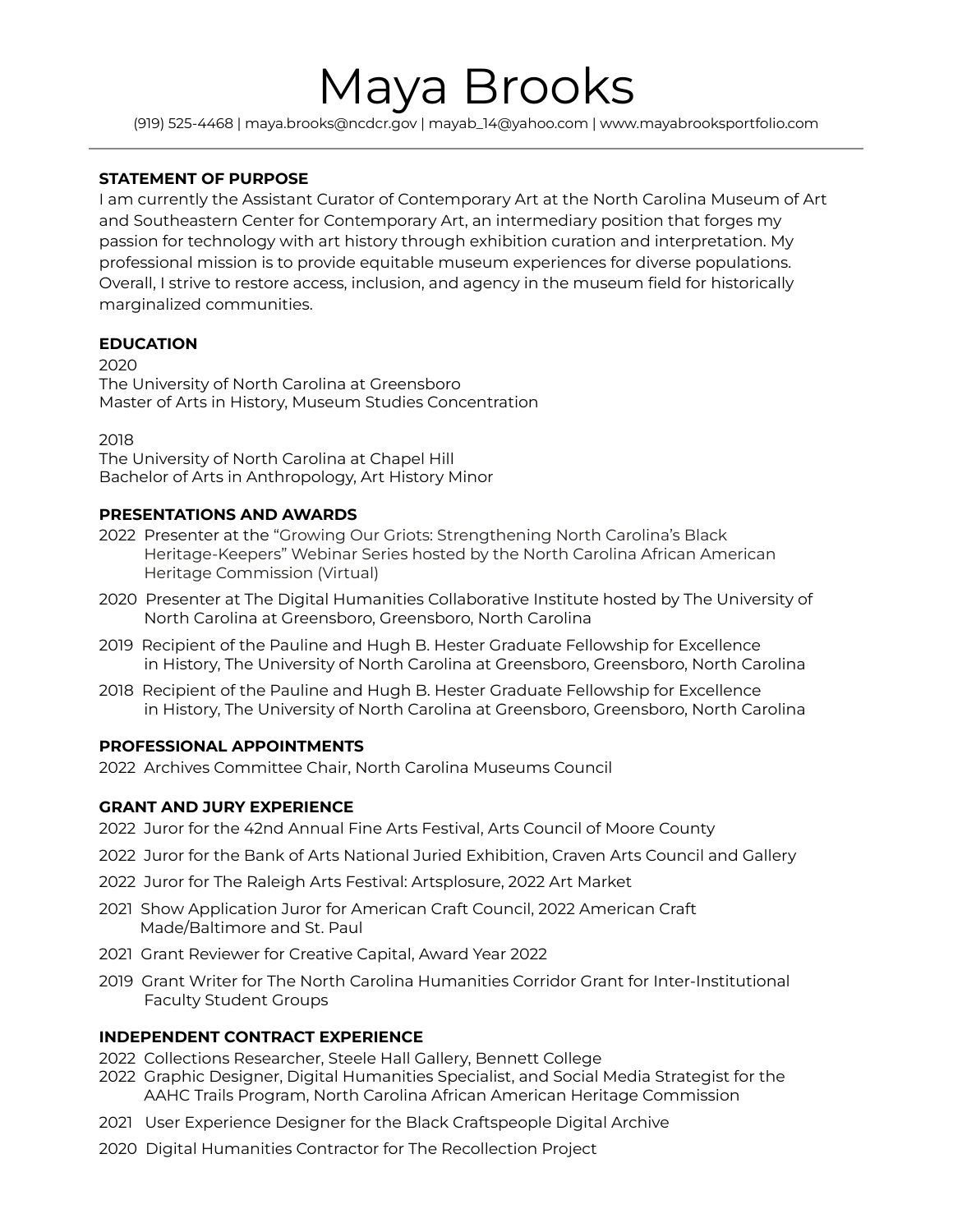- 2020 User Experience Designer for The Historic Magnolia House
- 2020 Evaluation Coordinator and Social Media Strategist for the Oasis Spaces Green Book Project, North Carolina African American Heritage Commission
- 2019 Digital Humanities Contractor for the Harvey B. Gantt Center for African-American Arts and Culture

## **EXHIBITIONS**

Assistant Curator, "Start Talking: Promised Gifts of Hedy Fischer and Randy Shull," North Carolina Museum of Art, Raleigh, North Carolina, Forthcoming October 2022

Curator, "Outlandish: Photographs from Ralph Burns and Allen Thomas, Jr.," North Carolina Museum of Art, Raleigh, North Carolina, Forthcoming August 2022

Curator, "Spring 2022 Billboards: The Mountains to Sea Tale, Claire Alexandre," North Carolina Museum of Art, Raleigh, North Carolina, April 2022-September 2022

Assistant Curator, "Fault Lines: Art and the Environment," North Carolina Museum of Art, Raleigh, North Carolina, April 2022-July 2022

Curator, "The Altered Environment," North Carolina Museum of Art, Raleigh, North Carolina, March 2022-July 2022

Curator, "P*ART*ICIPATE: Activate the Senses," North Carolina Museum of Art, Raleigh, North Carolina, December 2021-July 2022

Curator, "NC Artists Connections: Stephen Hayes, Hong-An Truong, and The Beautiful Project," North Carolina Museum of Art, Raleigh, North Carolina, September 2021-February 2022

Curator, "To Be Young: Coming of Age in the Contemporary," North Carolina Museum of Art, Raleigh, North Carolina, April 2021-April 2022

#### **SELECTED LECTURES AND PROFESSIONAL MEDIA**

"Creating An Altered Environment," Lunchtime Lecture Series, North Carolina Museum of Art, Raleigh, North Carolina, May 2022

"Time to P*ART*ICIPATE!" Lunchtime Lecture Series, North Carolina Museum of Art, Raleigh, North Carolina, February 2022

"Vintage Kenyan Besmo Figurines," Object Stories, Atlanta/Southeast Craft Week, American Craft Council (Virtual), September 2021

"Through a Lens Darkly," NCMA Film Club, North Carolina Museum of Art, Raleigh, North Carolina, May 2021

"Change the Face: Finding Power in Identity," Lunchtime Lecture Series, North Carolina Museum of Art, Raleigh, North Carolina, March 2021

#### **PROFESSIONAL EXPERIENCE**

June 2022 - Present Assistant Curator of Contemporary Art North Carolina Museum of Art, Raleigh, North Carolina Southeastern Center for Contemporary Art, Winston-Salem, North Carolina

- Oversaw reinstallation of the Museum's 20th and 21st century collections
- Established Global Contemporary collection, encompassing video, mixed media, and new media art
- Researched and acquired works from regional and global Contemporary artists
- Lead programs, film discussions, and educational seminars related to exhibitions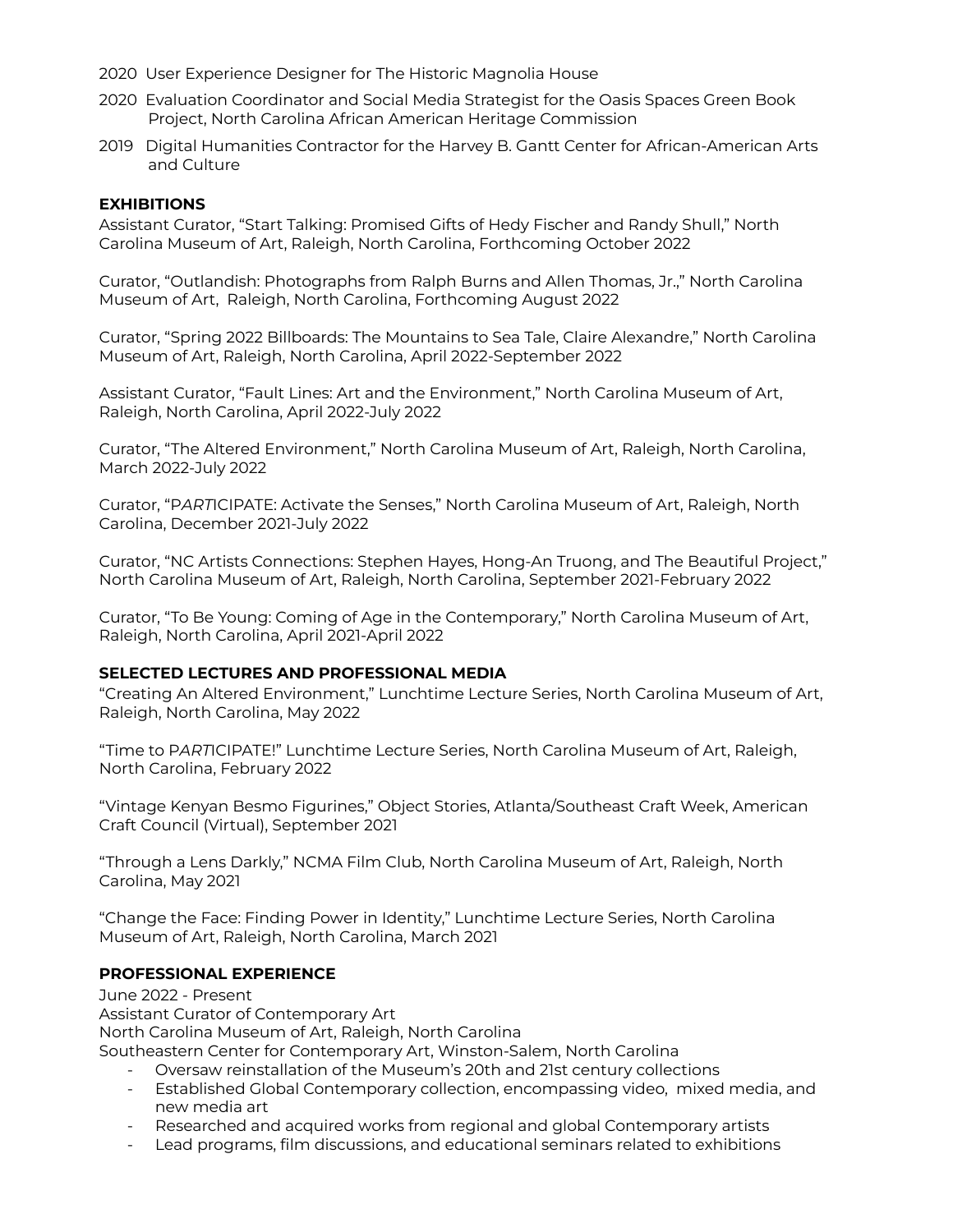- Served as a curatorial liaison between the state's two affiliate art campuses

# May 2020 - June 2022

Mellon Foundation Assistant Curator

North Carolina Museum of Art, Raleigh, North Carolina

- Assisted curators with planning for new collections installations and an ongoing series of focus exhibitions
- Conducted research on artworks in the permanent collection and confirmed label copies for exhibitions, loans, publications, and educational materials
- Wrote short texts on collection artwork for exhibition wall text, catalog entries, and collection publications
- Participated in the expansion of the collections section of the NCMA website by assembling images, texts, and other published materials

## September 2018 - April 2020

## Programs Assistant

Greensboro Public Library, Greensboro, North Carolina

- Maintained automated catalog and circulation records using Horizon software
- Provided technical and reference support to a diversity of library guests
- Researched and designed a community resources guide for public distribution to over 1,000 library patrons
- Designed print and digital promotional material for special events and media displays
- Coordinated weekly library programs and special events

# May 2018 - July 2018

## Evaluation Intern

North Carolina Museum of Natural Sciences, Raleigh, North Carolina

- Outlined, conducted, and analyzed demographic and satisfaction surveys using QuickTapSurvey software
- Digitized and archived over 2,000 survey materials for future museum use
- Presented a proposal to the museum's evaluation board for future integration of inclusive, interactive exhibitions to facilitate museum diversity

## August 2016 - May 2018

Gallery Assistant

North Carolina Collection Gallery, Chapel Hill, North Carolina

- Maintained Special Collection materials- rare books, maps, and microfilm
- Accessioned over 100 new artifacts into a digital archive each quarter using FileMaker Pro software
- Designed and installed exhibitions for special events and programs using university-related artifacts from the Carolina Keepsakes collection
- Contributed to the University's blog on state history and culture, North Carolina Miscellany

## **LANGUAGE SKILLS**

Spanish- advanced in reading and writing, conversational in speaking Portuguese- intermediate in reading and writing, conversational in speaking

## **SOFTWARE KNOWLEDGE**

Adobe Creative Suite Aeon Workflow Management Software ArcGIS System Software Canva Graphic Design Software Drupal Web Content Management System FileMaker Pro Administrative Software Hootsuite Social Media Management Software Horizon Integrated Library System Microsoft Office Suite